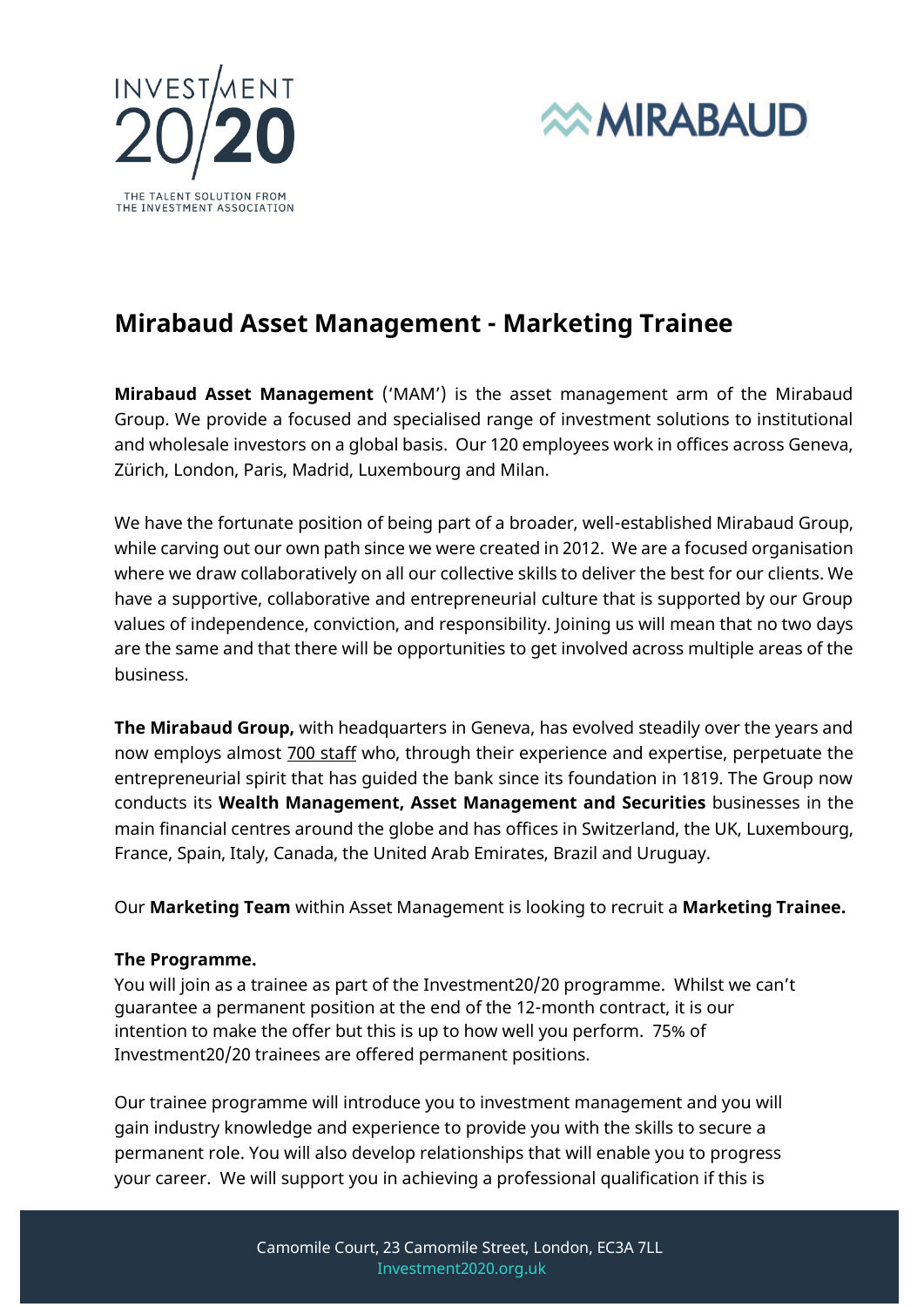something you are interested in doing (i.e. Investment Management Certificate 'IMC'). As part of the Investment20/20 programme, you will have opportunities to meet and network with over 200 trainees across the industry and participate in socials and insight events.

Our trainee programme is a fixed term one-year contract paying £25,000, plus a signon award of £2,000. You will receive 25 days' annual leave, plus other benefits (i.e. Private healthcare, pension). This role is based in London (near Victoria).

# **The Team**

The Marketing team consists of seven people based in London and working closely with colleagues in Geneva, Zurich, Paris, Milan, Luxembourg and Madrid. The team is responsible for developing the marketing strategy in collaboration with the Investment and Sales teams and in line with our business objectives. The team delivers all marketing and communication activities for MAM, including brand, digital, social media, advertising, press, content, RFPs, presentations and events.

# **The Role**

Full training will be provided.

The role sits within the RFP (Request for Proposal) and presentations function in Marketing. The focus is on providing corporate, investment strategy and fund information/data to clients and prospects. In this position, you will learn about every aspect of the business, such as the various departments at MAM – what they do and how they do it. You will immerse yourself in the investment products that we offer and learn about the funds and how they invest. While the role focuses on data requests, there will also be the opportunity to write and review text. It is the ideal starting point for anyone with an interest in investment and looking for that first career step.

The main responsibilities of the role are:

- Update all fund presentations monthly using agreed data sources. These presentations are prepared in PowerPoint and include fund performance charts, portfolio breakdowns and risk analysis
- Update Consultant databases (data and text)
- Support RFP, RFI (requests for information) and Due Diligence activities, completing data and information as required by clients and prospects
- Provide data analysis and formatting to ensure that we present information in a user-friendly format. This data includes assets under management, performance, business analytics etc.
- Extract key data from third party databases such as Morningstar to create internal reports to support the sales process (such as competitor fund performance reports).